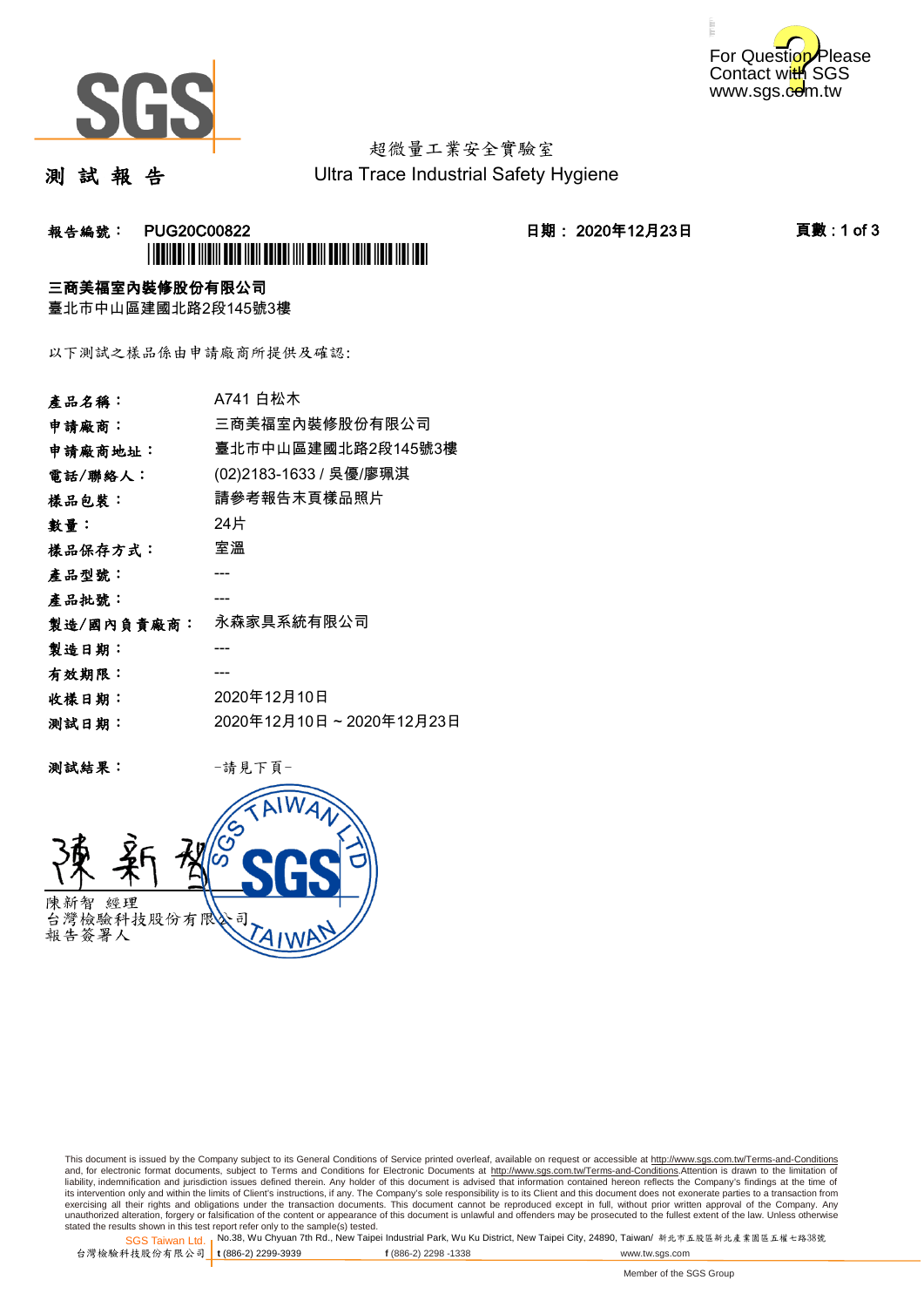

## 超微量工業安全實驗室

測 試 報 告

Ultra Trace Industrial Safety Hygiene

### **報告編號: PUG20C00822 日期: 2020年12月23日 頁數:2 of 3** \*PUG20C00822\*

#### 三商美福室內裝修股份有限公司

臺北市中山區建國北路2段145號3樓

測試結果:

| 测試項目      | CAS NO.   | 测試方法                                                                               | 測試<br>結果 | 定量/偵測<br>極限 | 單位   |
|-----------|-----------|------------------------------------------------------------------------------------|----------|-------------|------|
| 甲醛釋出量     | ---       | ---                                                                                |          | ---         |      |
| 甲醛釋出量-平均值 | $50-00-0$ | 本測試參考國家標準106.11.29公布建議檢驗<br><sup>'</sup> 方法-CNS2215粒片板中甲醛釋出量,以分光<br>光度計(UV/VIS)檢測。 | 0.386    | 0.0290      | mg/L |
| 甲醛釋出量-最大值 | $50-00-0$ |                                                                                    | 0.397    | 0.0290      | mg/L |

備註:

1.測試報告僅就委託者之委託事項提供測試結果,不對產品合法性做判斷。

2.本測試報告之所有檢驗內容,均依委託事項執行檢驗,如有不實,願意承擔完全責任。

3. 本報告不得分離,分離使用無效。

4.若該測試項目屬於定量分析則以「定量極限」表示;若該測試項目屬於定性分析則以「偵測極限」表示。

5.低於定量極限/偵測極限之測定值以「N.D.」或「 陰性」表示。微生物測試低於定量極限以「<定量極限值」表示。

6.甲醛釋出量:

| 記號  | 甲醛釋出量平均值丨 | 甲醛釋出量最大值 |  |  |
|-----|-----------|----------|--|--|
|     | $0.3$ 以下  | $0.4$ 以下 |  |  |
| ه ۲ | $0.5$ 以下  | $0.7$ 以下 |  |  |
| م.  | 1.5以下     | 2.1以下    |  |  |

- END -

This document is issued by the Company subject to its General Conditions of Service printed overleaf, available on request or accessible at http://www.sgs.com.tw/Terms-and-Conditions and, for electronic format documents, subject to Terms and Conditions for Electronic Documents at http://www.sgs.com.tw/Terms-and-Conditions.Attention is drawn to the limitation of liability, indemnification and jurisdiction issues defined therein. Any holder of this document is advised that information contained hereon reflects the Company's findings at the time of<br>its intervention only and within t exercising all their rights and obligations under the transaction documents. This document cannot be reproduced except in full, without prior written approval of the Company. Any<br>unauthorized alteration, forgery or falsifi

SGS Taiwan Ltd. 1 stated the results shown in this test report refer only to the sample(s) tested.<br>Stated the results shown in this test report refer only to the sample(s) tested.

台灣檢驗科技股份有限公司

**t** (886-2) 2299-3939 **f** (886-2) 2298 -1338 www.tw.sgs.com